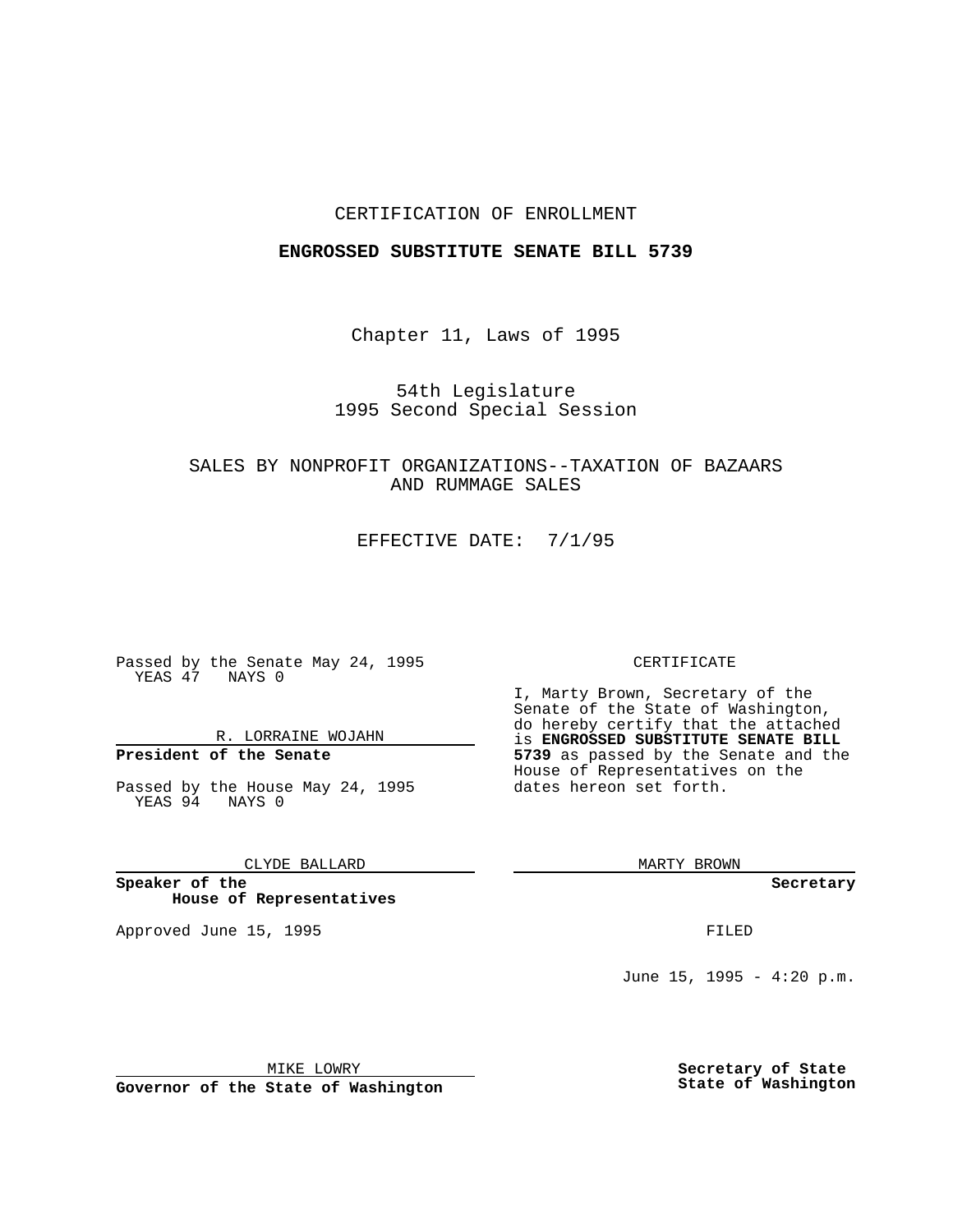## **ENGROSSED SUBSTITUTE SENATE BILL 5739** \_\_\_\_\_\_\_\_\_\_\_\_\_\_\_\_\_\_\_\_\_\_\_\_\_\_\_\_\_\_\_\_\_\_\_\_\_\_\_\_\_\_\_\_\_\_\_

\_\_\_\_\_\_\_\_\_\_\_\_\_\_\_\_\_\_\_\_\_\_\_\_\_\_\_\_\_\_\_\_\_\_\_\_\_\_\_\_\_\_\_\_\_\_\_

Passed Legislature - 1995 Second Special Session

### **State of Washington 54th Legislature 1995 Regular Session**

**By** Senate Committee on Ways & Means (originally sponsored by Senators Strannigan, Rinehart, Johnson, Quigley, Long, Owen, Cantu, Hale, Finkbeiner, McCaslin, Palmer, Hochstatter, McDonald, Spanel, Schow, Prentice, Moyer, Loveland, Swecker, West, Rasmussen, Smith, Drew, Haugen, Franklin, Fairley, A. Anderson, Wojahn, Heavey, McAuliffe, Kohl, Hargrove, Oke and Bauer)

Read first time 02/23/95.

 AN ACT Relating to sales by nonprofit organizations; amending RCW 82.04.365; adding a new section to chapter 82.08 RCW; adding a new section to chapter 82.04 RCW; providing an effective date; and declaring an emergency.

5 BE IT ENACTED BY THE LEGISLATURE OF THE STATE OF WASHINGTON:

6 **Sec. 1.** RCW 82.04.365 and 1979 ex.s. c 196 s 7 are each amended to 7 read as follows:

8 (1) This chapter does not apply to ((amounts derived)) the first twenty thousand dollars received in a calendar year by a nonprofit organization as a result of conducting or participating in a bazaar or rummage sale if:

12 (a) The organization does not conduct or participate in more than 13 two bazaars or rummage sales per year; and

14 (b) Each bazaar or rummage sale does not extend over a period of 15 more than two days( $\left(i + \text{and}\right)$ 

16  $\left\{ \left( e \right) \right\}$  The gross income received by each organization from each bazaar 17 or rummage sale does not exceed one thousand dollars)).

18 (2) For purposes of this section, "nonprofit organization" means an 19 organization that meets all of the following criteria: